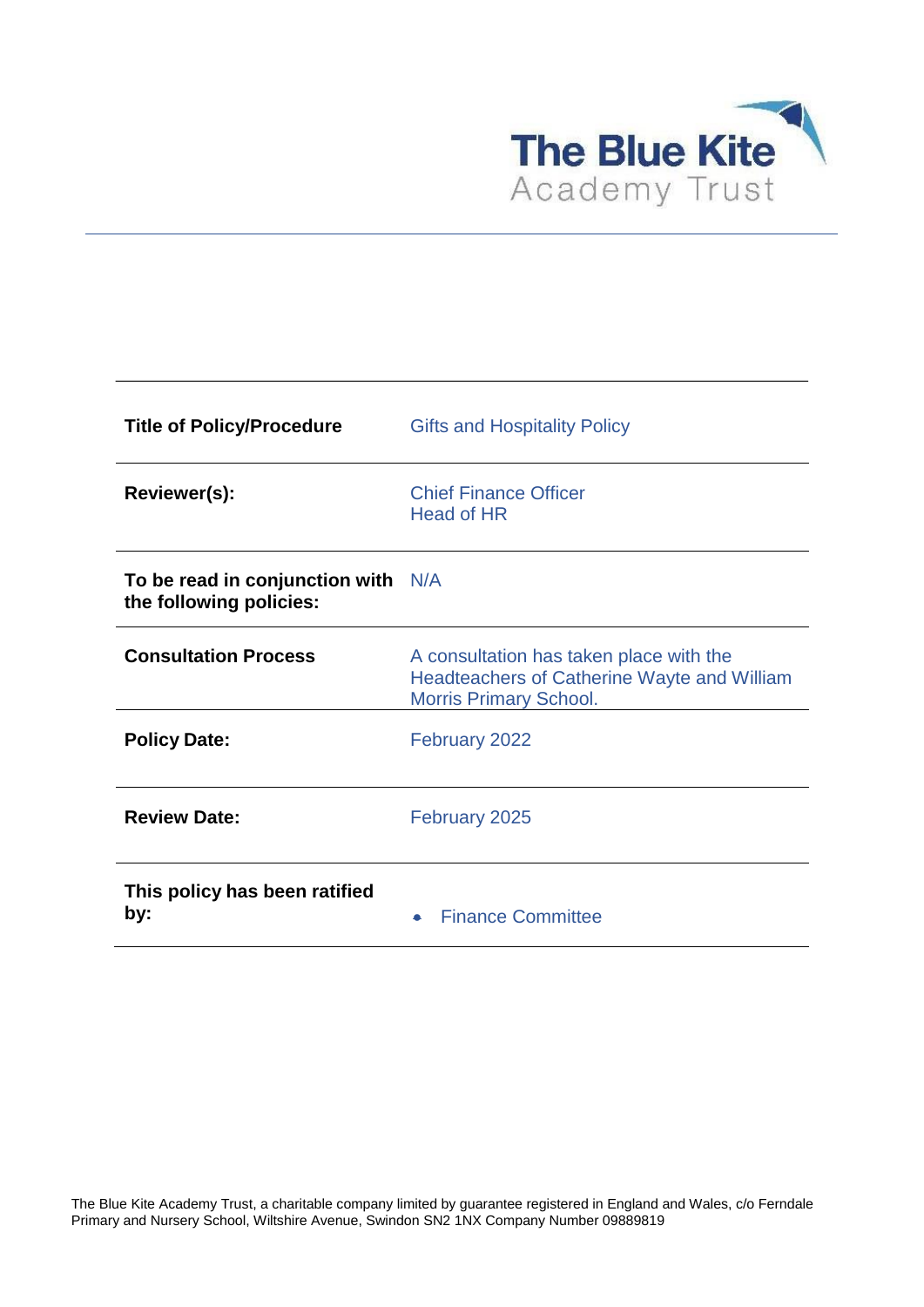#### **Background**

The Blue Kite Academy Trust is committed to the highest level of integrity, honesty and accountability in all its business dealings. All staff, members, trustees and governors are expected to maintain high standards of propriety and professionalism in all their dealings, ensuring they are free from any conflict of interest through their business in the name of the Academy Trust.

The guiding principle of the policy is that:

*"The public is entitled to demand of a local government officer conduct of the highest standard and public confidence and his or her integrity would be shaken were the least suspicion to arise that s/he could in any way be influenced by improper motives".*

In order to protect all individuals associated with the Trust, and the reputation of the Trust and its academies, from accusations of bribery or corruption staff, members, trustees, and governors must take extreme care that none of their dealings, directly or indirectly, could be deemed as a reward or benefit, in line with the Prevention of Fraud and Bribery Act 2010. This Act makes it a criminal offence to:

- offer, promise or give a bribe
- request, agree to or accept a bribe
- (by an organisation) fail to prevent bribery by those acting on its behalf (associated persons) to obtain or retain business or a business advantage for the organisation.

Under this Act, a bribe is 'a financial or other advantage' offered, promised or given to induce a person to perform a relevant function or activity improperly, or reward them for doing so.

The Trust and each school will hold a Gifts and Hospitality Register. Staff, members, trustees and governors must complete a Gifts and Hospitality Form for all gifts and hospitality over the value of £30. This includes gifts and hospitality over the value of £30 that have been offered but not accepted. Please see Appendix I.

As a general guideline, business gifts and hospitality should not be accepted by any member of staff, except as provided for below.

Any breach of this policy could lead to disciplinary action.

## **Definition**

A Gift is any item or service, award, prize or any other benefit which is received free of charge; or personally offered at a discounted rate or on terms not available to the general public or which might be seen to compromise the personal judgment or integrity of the recipient.

Hospitality is the offer of food, drink, accommodation or entertainment or the opportunity to attend any cultural or sporting event not available to the general public.

#### **Dealing with Gifts and Hospitality**

The Trust expects staff, members, trustees and governors to exercise the utmost discretion in giving and accepting gifts and hospitality when on Trust or school business. Care should be taken when making use of services or goods from firms who are actively engaged in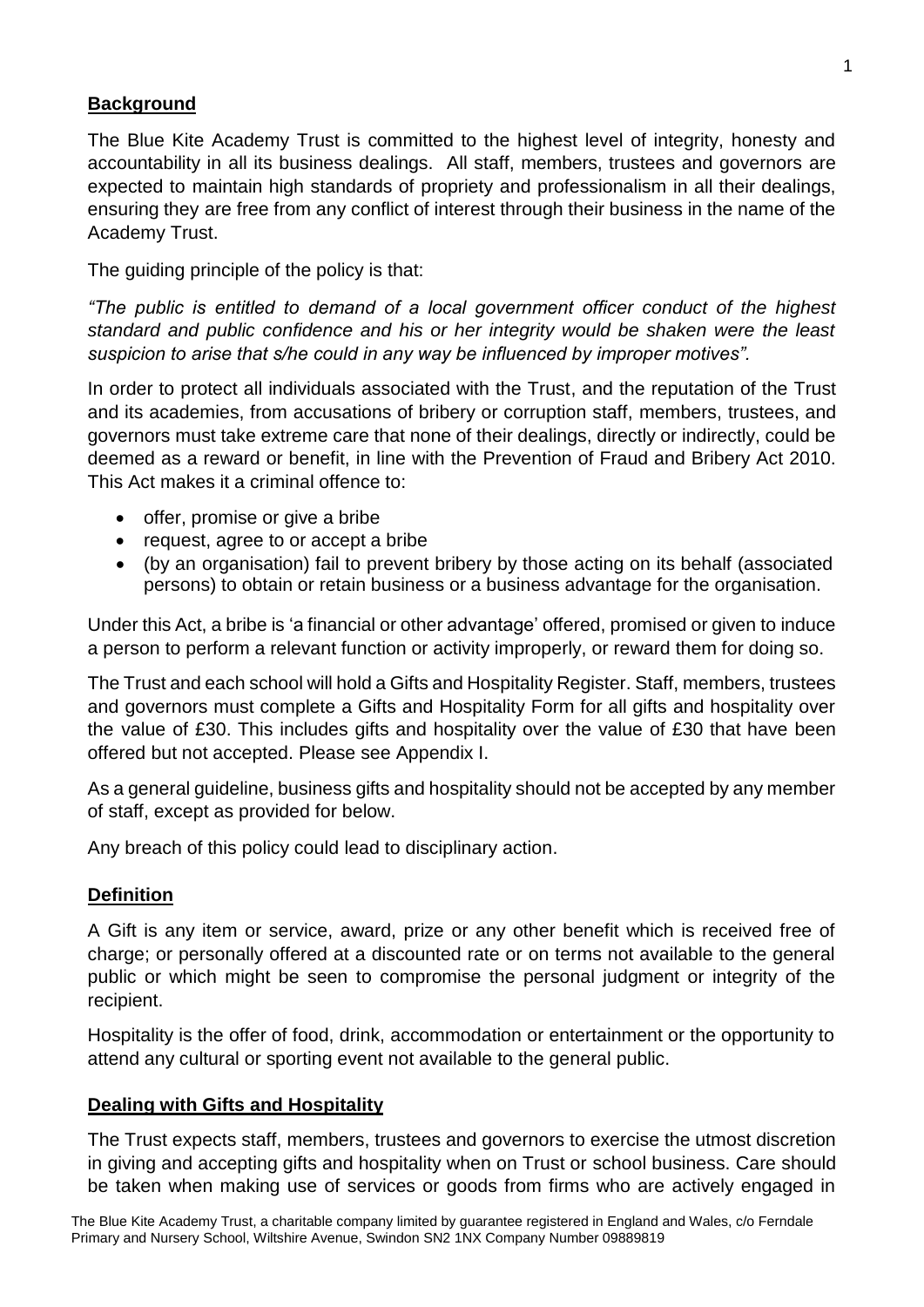business with the Trust. This is particularly relevant where the goods or services are substantial in value or where the provider normally deals with a commercial market rather than a domestic one.

Under no circumstances must an employee solicit gifts or hospitality of any kind or allow the receipt of any gift to influence them in the conduct of their duties.

Staff, members, trustees and governors must not make use of their official position to further their private interests or those of others.

Staff, members, trustees and governors must not accept gifts, hospitality or benefits of any kind from a third party where it might be perceived that their personal integrity is being compromised,or that the Trust/school might be placed under an obligation.

Gifts of low intrinsic value such as promotional calendars or diaries, small tokens of gratitude, can be accepted. If there is any doubt as to whether the acceptance of such an item is appropriate, individuals should decline the gift or refer the matter to the Chief Finance Officer or Trust Directors.

It is common for appreciative parents and pupils to register their thanks for the work of staff in the form of a small personal gift. If these are valued at less than £30 these are perfectly acceptable without reference to senior members of staff. These will not need to be recorded in the register. Where gifts valued over £30 are accepted, these should be recorded in the register. Staff must not accept cash regardless of the amount, under any circumstances. If staff are unsure on whether or not they should accept a gift, they must first speak to the Headteacher who will decide on a course of action. If the Headteacher or CEO receives a gift, the above conditions apply. If the Headteacher or CEO thinks the gift may breach any part of this policy, they must seek approval from the Chair of Trustees.

Where a gift of over £30 is received from parents but it is known that a number of parents have donated towards it of no more than £30 then this can be accepted and does not have to be recorded on the register.

Where a more valuable gift, benefit or service is offered which is to the good of the school, rather than an individual, it must be referred to the Chief Finance Officer, or if in the case of the Chief Finance Officer, to the Chief Operations Officer for approval within their discretion; if acceptable, then these terms must be recorded in the register.

Hospitality such as working lunches, coffees etc are perfectly acceptable where it is appropriate to offer or receive these in support of good relationships with visiting staff or business colleagues. Modest hospitality, provided it is reasonable in the circumstances, should be similar to the scale of hospitality which the Trust as an employer would be likely to offer. These would not be added to the register. Hospitality received above this level should be recorded in the register.

If a member of staff, member, trustee or governor is offered a gift or hospitality whilst involved in the procurement of goods and services, tenders for work or when liaising with anyone conducting business with the school (other than light refreshments) it is their responsibility to discuss this with the Chief Finance Officer.

If not accepting a gift would be regarded as causing offence (such as a sudden and unexpected gift or one where refusal could cause cultural offence) the item should be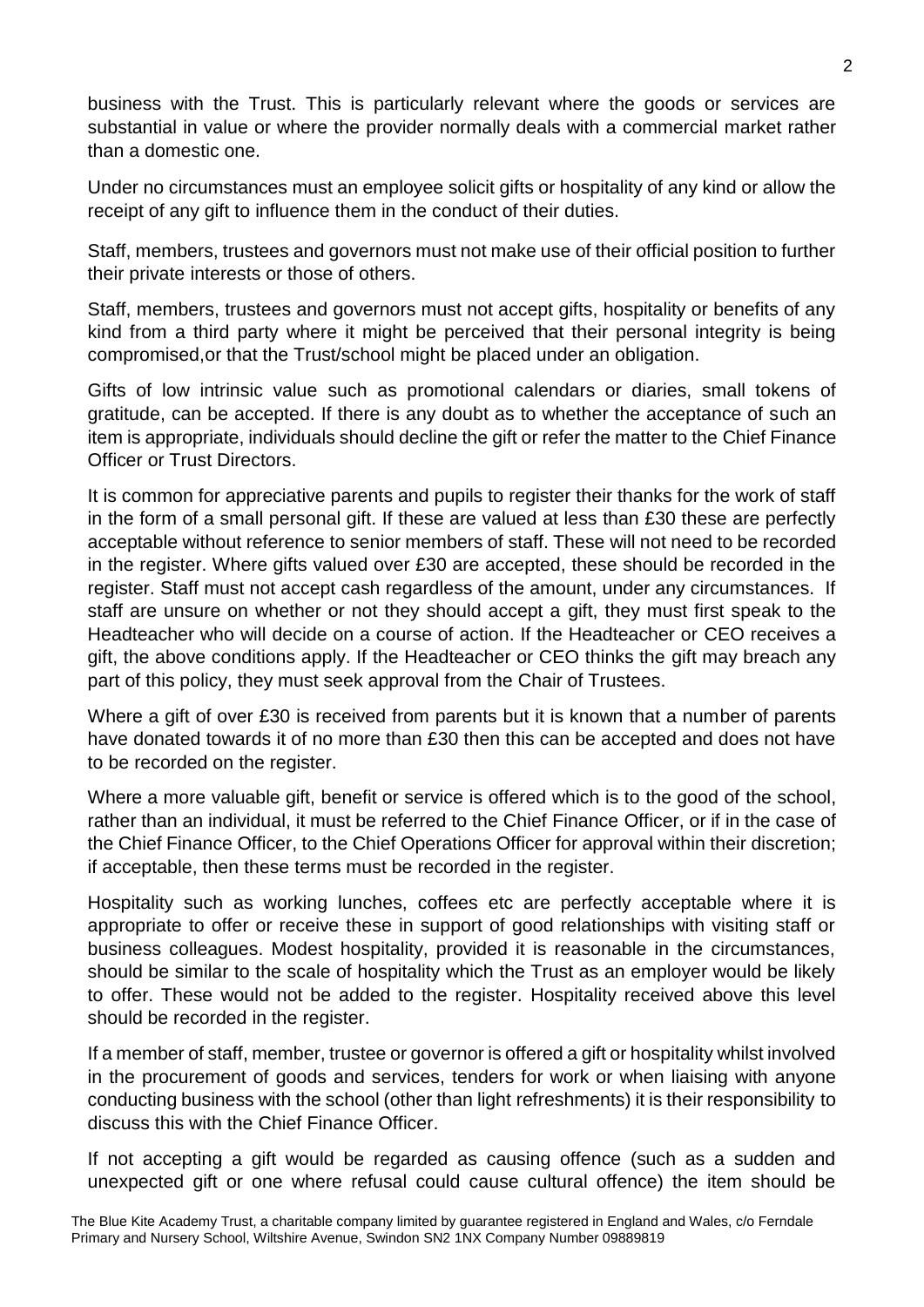accepted. The matter should then be brought to the attention of the Chief Finance Officer as soon as possible, who may decide to return the gift, or may donate it to the school raffle/fair or a charitable cause.

Examples of gifts or hospitality that should not be accepted are cash (however gift vouchers can be accepted); gifts or hospitality offers to a member of your family; gifts or hospitality from a potential supplier or tenderer in the immediate period before tenders are invited or during the tender process; staff, member, trustee or governor attendance at sporting and cultural events at the invitation of suppliers, potential suppliers or consultants. (Where it is considered that there is a benefit to the Trust or one of its academies in a member of staff, member, trustee or governor attending a sponsored event, the attendance must be formally approved and registered by the Chief Finance Officer).

Where a gift is received on behalf of the school, the gift remains the property of the school. The gift may be required for departmental display, or it may, with the Headteacher's approval, remain in the care of the recipient. Unless otherwise agreed, the gift should be returned to the department on or before the recipient's last working day.

Gifts are sometimes offered by suppliers with the purchase of items. All such special offer gifts are the property of the school and must be used accordingly.

## **Giving Gifts and Hospitality**

The Trust and its academies will not normally give gifts to other individuals or organisations. If gifts are given, staff must ensure that the decision is fully documented in the Gift and Hospitality Register and has regard to the propriety and regularity of the use of public funds. This does not apply to the award of gifts, prizes etc related to the achievement of pupils e.g. attainment or merit awards.

Where hospitality is provided by the Trust or its academies this should be approved in advance by the Business Manager. In approving hospitality, the Finance Officer/Business Manager should ensure it is not in breach of the UK Bribery Act 2010 and also that the costs are appropriate for a publicly funded organisation. Hospitality such as working lunches, coffees etc and modest hospitality in the form of meals etc are perfectly acceptable where it is appropriate to offer or receive these in support of good relationships with visiting staff or business colleagues (but not for their family or friends). These would not be added to the register. Hospitality provided above this level should be recorded in the register.

## **Non-Compliance**

In the case where it is believed a member of staff, members, trustees, and governors has not declareda gift or hospitality then a formal investigation will be instigated by the Trust Executive. If misconduct is indicated, this may take the form of disciplinary procedures in the case of employees.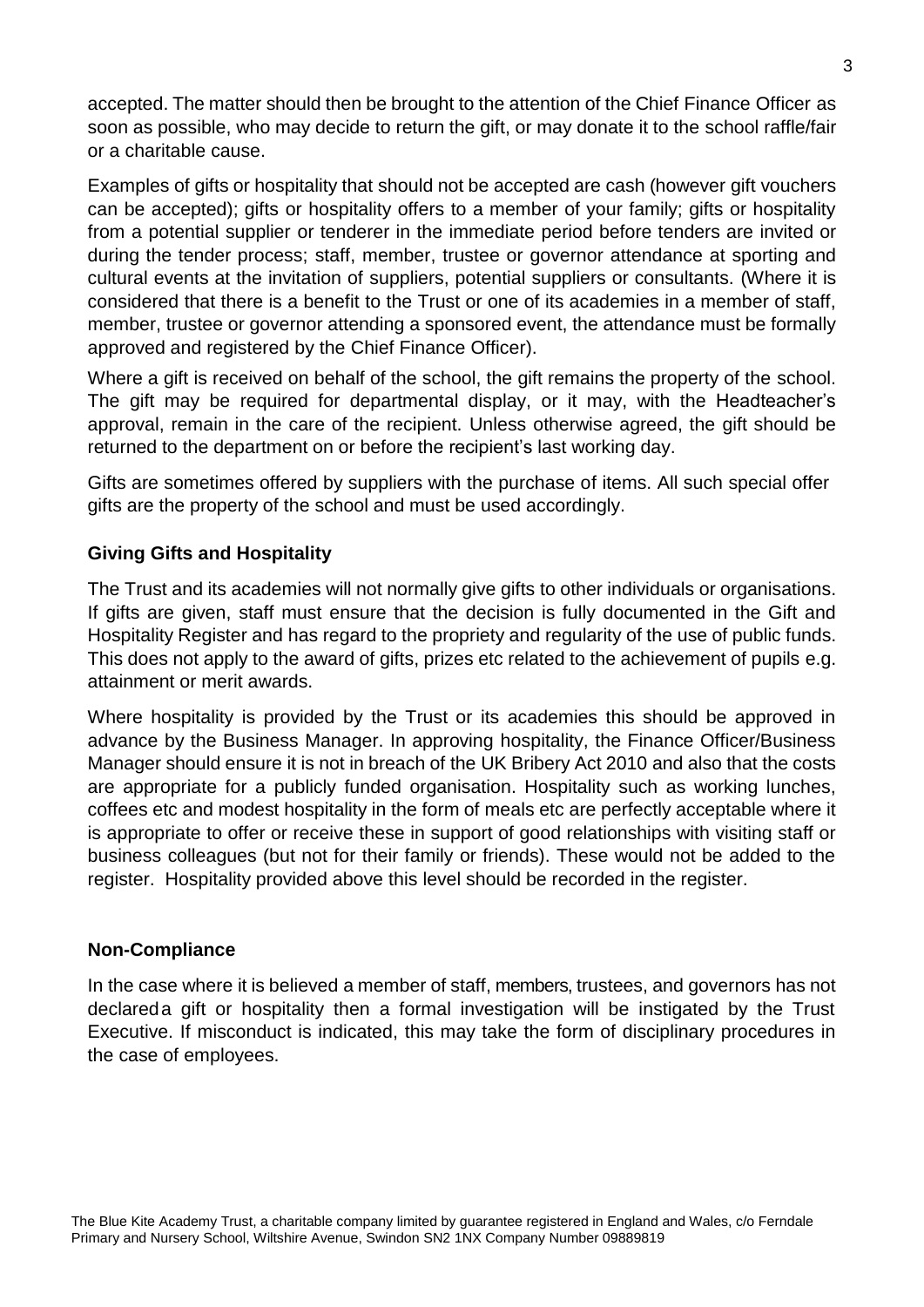

# **Record of Gifts and Hospitality (Accepted / Refused)**

| Name of staff/member/trustee/governor                                       | Position held                   |  |  |  |  |
|-----------------------------------------------------------------------------|---------------------------------|--|--|--|--|
| Individual, company or organisation offering gift or hospitality            |                                 |  |  |  |  |
| Date, time and venue                                                        | Description of gift/hospitality |  |  |  |  |
| Accepted / Decline (please delete as appropriate)                           |                                 |  |  |  |  |
| Approximate value of gift/hospitality                                       |                                 |  |  |  |  |
| If accepted, has the gift been retained for personal use or for school use? |                                 |  |  |  |  |
| If accepted, reason for accepting gift/hospitality                          |                                 |  |  |  |  |
| Signature:                                                                  | Date:                           |  |  |  |  |

Approved by: Role:

**Please return this completed form to the school office for retention on the Gifts and Hospitality Register**

| Office use: Please email a copy of this declaration to hayward @ bluekitetrust.org.uk for |
|-------------------------------------------------------------------------------------------|
| recording on the central Trust register                                                   |

The Blue Kite Academy Trust, a charitable company limited by guarantee registered in England and Wales, c/o Ferndale Primary and Nursery School, Wiltshire Avenue, Swindon SN2 1NX Company Number 09889819